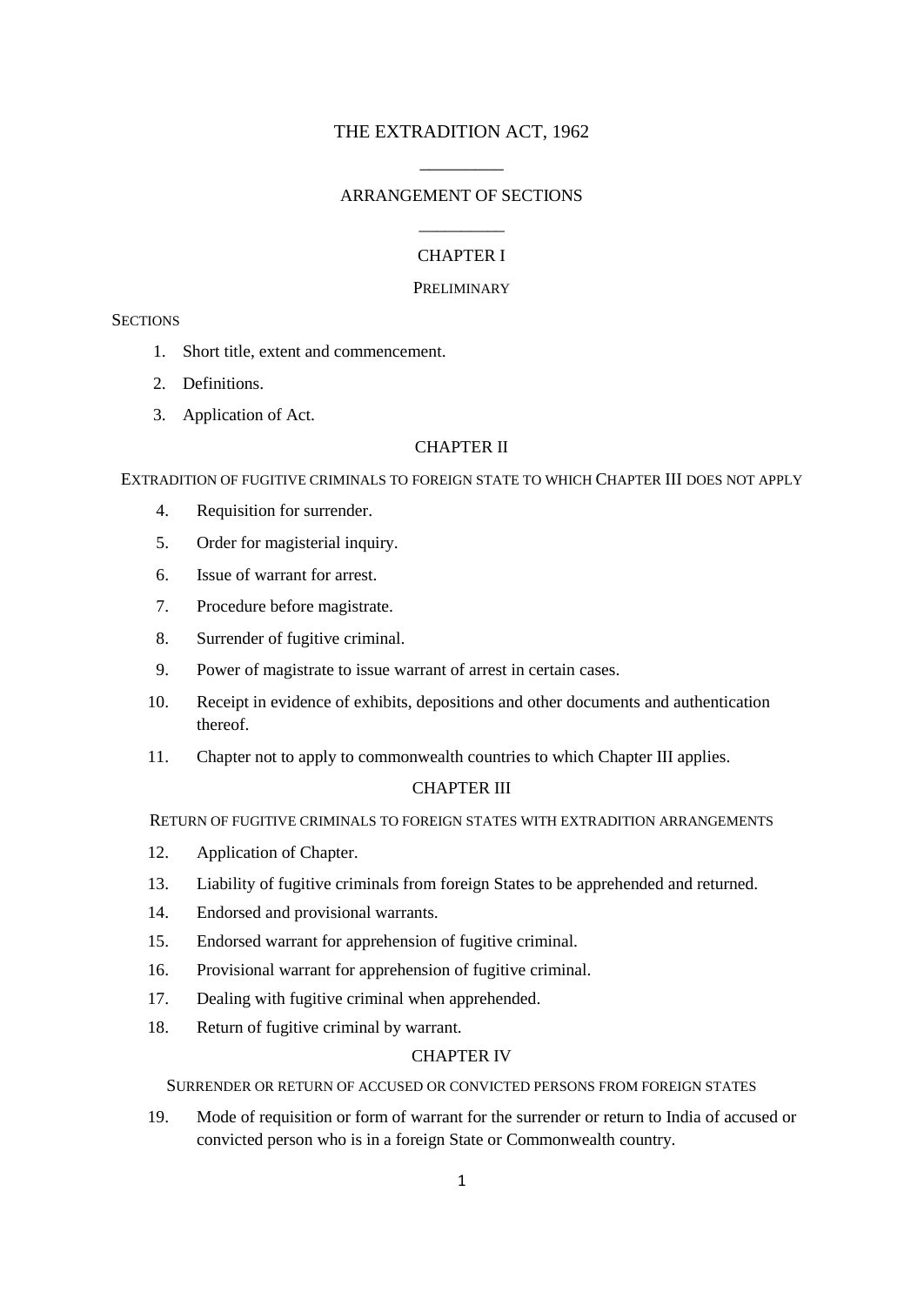### **SECTIONS**

- 20. Conveyance of accused or convicted person surrendered or returned.
- 21. Accused or convicted person surrendered or returned by foreign State not to be tried for certain offence.

### CHAPTER V

#### **MISCELLANEOUS**

- 22. Liability of fugitive criminals to be arrested and surrendered or returned.
- 23. Jurisdiction as to offences committed at sea or in air.
- 24. Discharge of person apprehended if not surrendered or returned within two months.
- 25. Release of persons arrested on bail.
- 26. Abetment of extradition offences.
- 27. Lawfulness of, and retaking on escape from, custody under warrants.
- 28. Property found on fugitive criminal.
- 29. Power of Central Government to discharge any fugitive criminal.
- 30. Simultaneous requisitions.
- 31. Restrictions on surrender.
- 32. Sections 29 and 31 to apply without any modification thereof.
- 33. Act not to affect the Foreigners Act, 1946.
- 34. Extra territorial jurisdiction.
- 34A. Prosecution on refusal to extradition.
- 34B. Provisional arrest.
- 34C. Provision of life imprisonment for death penalty.
	- 35. Notified orders and notifications to be laid before Parliament.
	- 36. Power to make rules.
	- 37. Repeals and savings. THE SCHEDULE.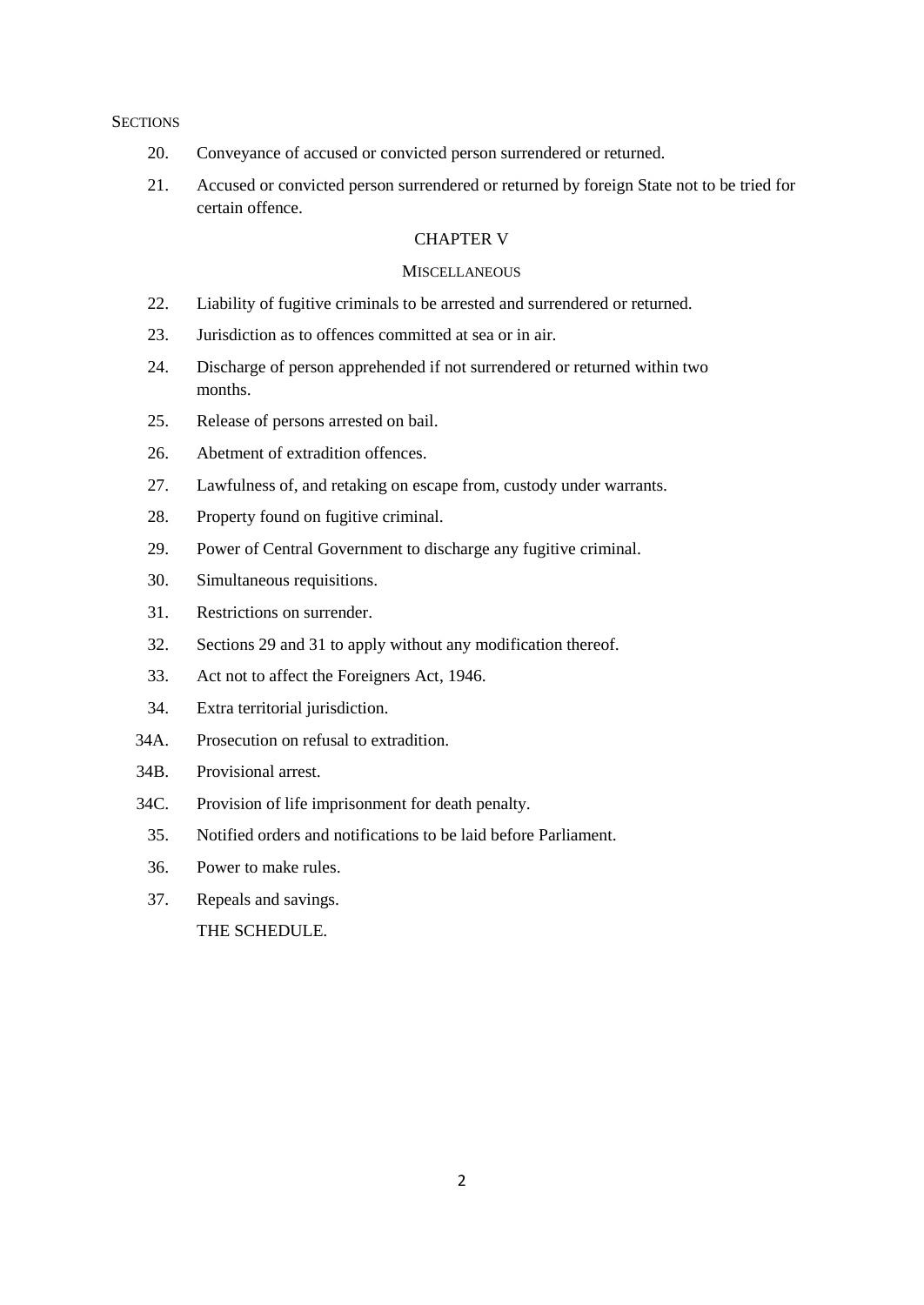## THE EXTRADITION ACT, 1962

## ACT NO. 34 OF 1962

[15*th September*, 1962.]

An Act to consolidate and amend the law relating to the extradition of fugitive criminals <sup>1</sup>[and to provide for matters connected therewith or incidental thereto.]

BE it enacted by Parliament in the Thirteenth Year of the Republic of India as follows:―

#### CHAPTER I

### PRELIMINARY

**1. Short title, extent and commencement**.—(*I*) This Act may be called the Extradition Act, 1962.

(*2*) It extends to the whole of India.

 $(3)$  It shall come into force on such date<sup>2</sup> as the Central Government may, by notification in the Official Gazette, appoint.

**2. Definitions**.**―**In this Act, unless the context otherwise requires,―

 $3\vert(a)$  "composite offence" means an act or conduct of a person occurred, wholly or in part, in a foreign State or in india but its effects or Intended effects, taken as a whole, would constitute an extradition offence in India or in a foreign State, as the case may be;]

(*b*) "conviction" and "convicted" do not include or refer to a conviction which under foreign law is a conviction for contumacy, but the term "person accused" includes a person so convicted for contumacy;

 $\frac{4}{c}$  (*c*) "extradition offence" means—

(*i*) in relation to a foreign State, being a treaty State, an offence provided for in the extradition treaty with that State;

(*ii*) in relation to a foreign State other than a treaty State an offence punishable with imprisonment for a term which shall not be less than one year under the laws of India or of a foreign State and includes a composite offence;]

( $d$ ) "extradition treaty" means a treaty  $\frac{5}{4}$ [,agreement or arrangement) made by India with a foreign State relating to the extradition of fugitive criminals, and includes any treaty <sup>5</sup>[,agreement or arrangement] relating to the extradition of fugitive criminals made before the 15th day of August, 1947, which extends to, and is binding on, India;

(e) "foreign State" means any State outside India<sup>6\*</sup>\*\* and includes every constituent part, colony or dependency of such State;

 $\int$ <sup>7</sup>[(*f*) "fugitive criminal" means a person who is accused or convicted of an extradition offence within the jurisdiction of a foreign State and includes a person who, while in India, conspires,

<sup>1.</sup> Added by Act 66 of 1993, s. 2 (w.e.f. 18-12-1993).

<sup>2</sup>**.** 5th January, 1963, *vide* Notification No. G.S.R. 55, dated 5th January, 1963, *see* Gazette of India, Extraordinary, Part II, sec. 3(*i*).

<sup>3</sup>**.** Subs. by Act 66 of 1993, s. 4, for clause (*a*) (w.e.f. 18-12-1993).

<sup>4.</sup> Subs. by s. 4, *ibid.*, for clause (*c*) (w.e.f.18-12-1993).

<sup>5.</sup> Subs. by s. 4, *ibid.*, for "or agreement" (w.e.f.18-12-1993).

<sup>6.</sup> The words "other than a commonwealth country," omitted by s. 4, *ibid*. (w.e.f. 18-12-1993).

<sup>7.</sup> Subs. by s. 4, *ibid.*, for clause (*f*) (w.e.f. 18-12-1993).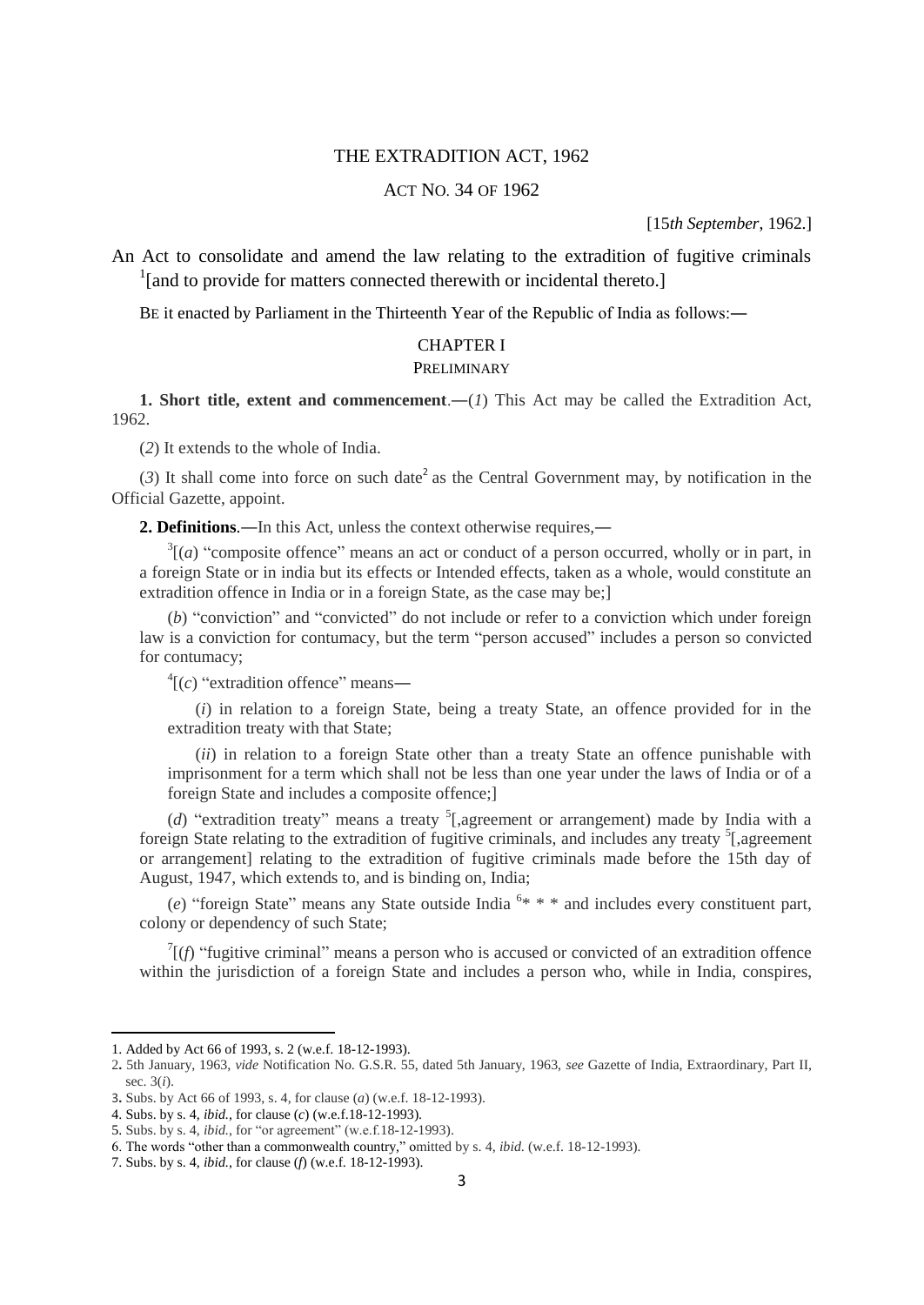attempts to commit or incites or participates as an accomplice in the commission of an extradition offence in a foreign State;]

(*g*) "magistrate" means a magistrate of the first class or a presidency magistrate;

- (*h*) "notified order" means an order notified in the Official Gazette;
- (*i*) "prescribed" means prescribed by rules made under this Act; and

(*j*) "treaty State" means a foreign State with which an extradition treaty is in operation.

**3. Application of Act.**— $^1$ [(*1*) The Central Government may, by notified order, direct that the provisions of this Act, other than Chapter III, shall apply, to such foreign State or part thereof as may be specified in the order.]

(*2*) The Central Government may, by the same notified order as is referred to in sub-section (*1*) or any subsequent notified order, restrict such application to fugitive criminals found, or suspected to be, in such part of India as may be specified in the order.

(*3*) Where the notified order relates to a treaty State,―

(*a*) it shall set out in full the extradition treaty with that State ;

(*b*) it shall not remain in force for any period longer than that treaty; and

(*c*) the Central Government may, by the same or any subsequent notified order, render the application of this Act subject to such modifications, exceptions, conditions and qualifications as may be deemed expedient for implementing the treaty with that State.

 $2^{2}$ [(4) Where there is no extradition treaty made by India with any foreign State, the Central Government may, by notified order, treat any Convention to which India and a foreign State are parties, as an extradition treaty made by India with that foreign State providing for extradition in respect of the offences specified in that Convention.]

## CHAPTER II

## EXTRADITION OF FUGITIVE CRIMINALS TO FOREIGN STATE 3\* \* \* TO WHICH CHAPTER III DOES NOT APPLY

**4. Requisition for surrender.―**A requisition for the surrender of a fugitive criminal of a foreign State <sup>4\*</sup> \* \* may be made to the Central Government—

(*a*) by a diplomatic representative of the foreign State  $4* * *$  at Delhi; or

(b) by the Government of that foreign State  $4* * *$  communicating with the Central Government through its diplomatic representative in that State <sup>5\*\*\*</sup>;

and if neither of these modes is convenient, the requisition shall be made in such other mode as is settled by arrangement made by the Government of the foreign State  $4* * *$  with the Government of India.

**5. Order for magisterial Inquiry.―**Where such requisition is made, the Central Government may, if it thinks fit, issue an order to any Magistrate who would have had jurisdiction to inquire into the offence if it had been an offence committed within the local limits of his jurisdiction directing him to inquire into the case.

<sup>1</sup>**.** Subs. by Act 66 of 1993, s. 5, for sub-section (*1*) (w.e.f. 18-12-1993).

<sup>2.</sup> Ins. by s. 5, *ibid*. (w.e.f. 18-12-1993).

<sup>3.</sup> The words "AND TO COMMONWEALTH COUNTRIES" omitted by s. 6, *ibid.* (w.e.f. 18-12-1993).

<sup>4.</sup> The words "or commonwealth country" omitted by s. 3, *ibid*. (w.e.f.18-12-1993).

<sup>5</sup>. The words "or country" omitted by s. 3, *ibid*. (w.e.f. 18-12-1993).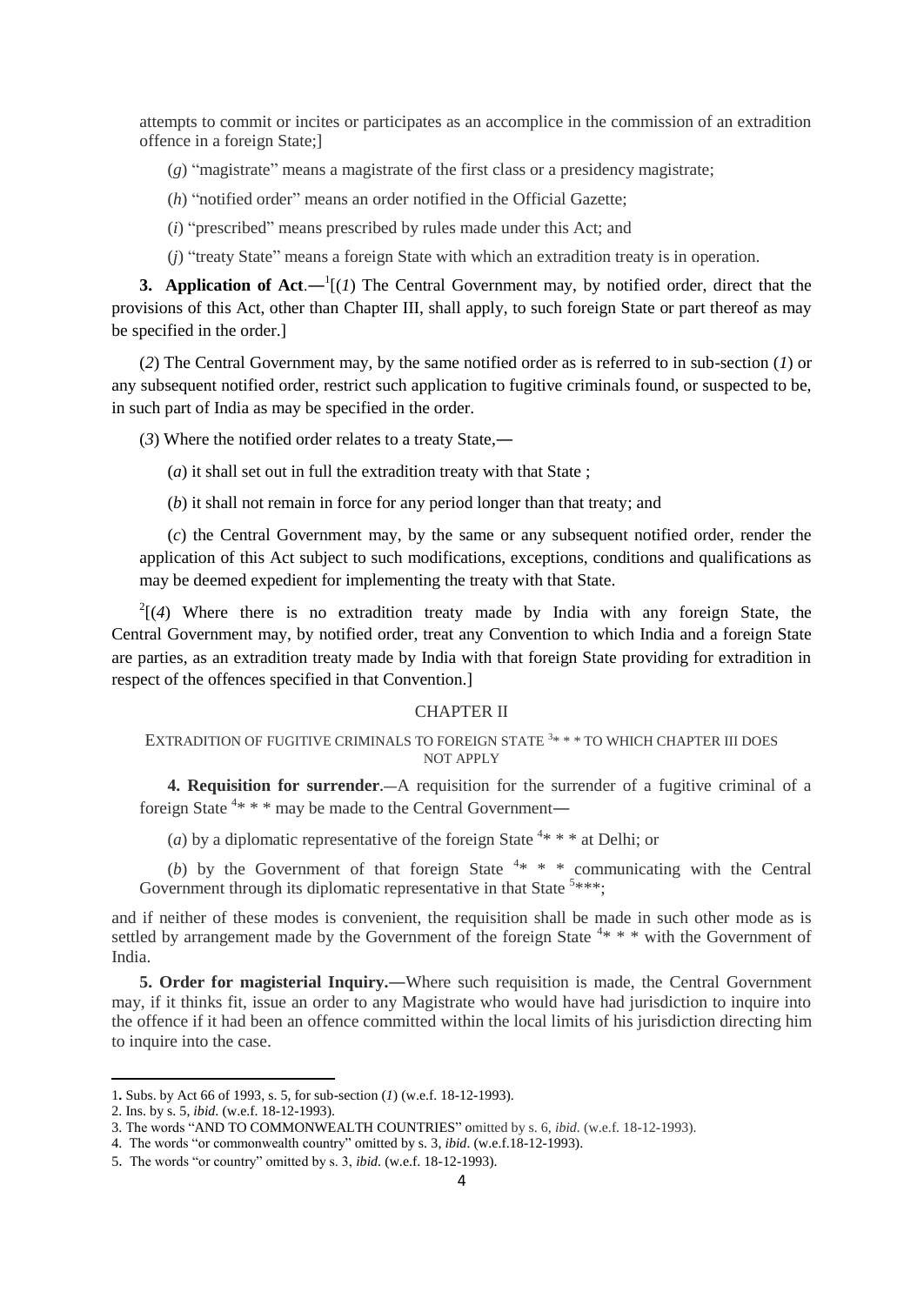**6. Issue of warrant for arrest.―** On receipt of an order of the Central Government under section 5, the magistrate shall issue a warrant for the arrest of the fugitive criminal.

**7. Procedure before magistrate.**—(*1*) When the fugitive criminal appears or is brought before the magistrate, the magistrate shall inquire into the case in the same manner and shall have the same jurisdiction and powers, as nearly as may be, as if the case were one triable by a court of session or High Court.

(*2*) Without prejudice to the generality of the foregoing provisions, the magistrate shall, in particular, take such evidence as may be produced in support of the requisition of the foreign State  $1$ \* \* and on behalf of the fugitive criminal, including any evidence to show that the offence of which the fugitive criminal accused or has been convicted is an offence of political character or is not an extradition offence.

(*3*) If the Magistrate is of opinion that a *prima facie* case is not made out in support of the requisition of the foreign State  $1^* * *$ , he shall discharge the fugitive criminal.

(*4*) If the Magistrate is of opinion that a *prima facie* case is made out in support of the requisition of the foreign State  $1* * *$  he may commit the fugitive criminal to prison to await the orders of the Central Government and shall report the result of his inquiry to the Central Government, and shall forward together with such report, and written statement which the fugitive criminal may desire to submit for the consideration of the Central Government.

8. Surrender of fugitive criminal.—If upon receipt of the report and statement under subsection (*4*) of section 7, the Central Government is of opinion that the fugitive criminal ought to be surrendered to the foreign State  $1$ \* \* \*, it may issue a warrant for the custody and removal of the fugitive criminal and for his delivery at a place and to a person to be named in the warrant.

**9. Power of magistrate to issue warrant of arrest in certain cases.―**(*1*) Where it appears to any magistrate that a person within the local limits of his jurisdiction, is a fugitive criminal of a foreign State  $1$ \* \* \*, he may, if he thinks fit, issue a warrant for the arrest of that person on such information and on such evidence as would, in his opinion, justify the issue of a warrant if the offence of which the person is accused or has been convicted had been committed within the local limits of his jurisdiction.

(*2*) The magistrate shall forthwith report the issue of a warrant under sub-section (*1*) to the Central Government and shall forward the information, and the evidence or certified copies thereof to that Government.

(*3*) A person arrested on a warrant issued under sub-section (*1*) shall not be detained for more than three months unless within that period the magistrate receives from the Central Government an order made with reference to such person under section 5.

**10. Receipt in evidence of exhibits depositions and other documents and authentication thereof.**—(*1*) In any proceedings against a fugitive criminal of a foreign State  $1$ \* \* \* under this chapter, exhibits and depositions (whether received or taken in the presence of the person against whom they are used or not) and copies thereof and official certificates of facts and judicial documents stating facts may, if duly authenticated, be received as evidence.

<sup>1</sup>**.** The words "or commonwealth country" omitted by Act 66 of 1993, s. 3 (w.e.f. 18-12-1993).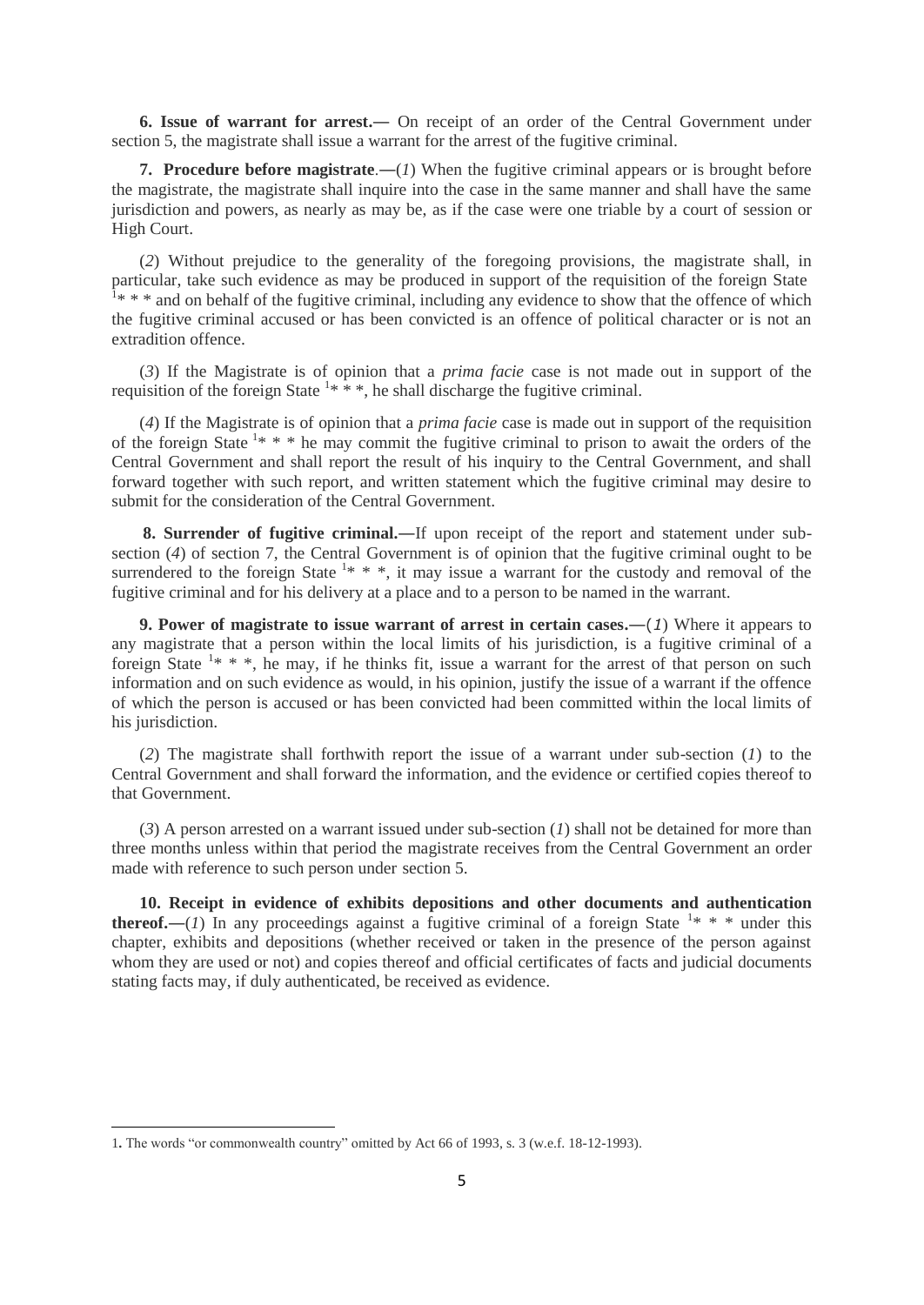(*2*) Warrants, depositions or statements on oath, which purport to have been issued or taken by any court of Justice outside India or copies thereof, certificates of, or judicial documents stating the facts of conviction before any such court shall be deemed to be duly authenticated if―

(*a*) the warrant purports to be signed by a judge, magistrate or officer of the State  $1**$  \* where the same was issued or acting in or of such State  $1**$ ;

(*b*) the depositions of statements or copies thereof purport to be certified, under the hand of a judge, magistrate or officer of the State  $1**$  where the same were taken, or acting in or for such State  $1$ \* \* \*, to be original depositions or statements or to be true copies thereof, as the case may require ;

(*c*) the certificate of, or judicial document stating the fact of, a conviction purports to be certified by a judge, magistrate or officer of the State  $1$ \* \* \* where the conviction took place or acting in or for such State ;

(*d*) the warrants, depositions, statements, copies, certificates and judicial documents, as the case may be, are authenticated by the oath of some witness or by the official seal of a Minister of the State  $1**$  \* where the same were  $2**$  \* issued, taken or given.

**11. Chapter not to apply to Commonwealth countries to which Chapter III applies.―** Nothing contained in this Chapter shall apply to fugitive criminals  $3$ \* \* \* to which Chapter III applies.

# CHAPTER III

RETURN OF FUGITIVE CRIMINALS TO <sup>4</sup>[FOREIGN STATES] WITH EXTRADITION ARRANGEMENTS

**12. Application of Chapter**.— (*1*) This Chapter shall apply only to any such <sup>5</sup>[foreign state] to which, by reason of an extradition arrangement entered into with that <sup>6</sup>[State], it may seem expedient to the Central Government to apply the same.

(*2*) Every such application shall be by notified order, and the Central Government may, by the same or any subsequent notified order, direct that this Chapter and Chapters I, IV and V shall, in relation to any such <sup>5</sup>[foreign State], apply subject to such modifications, exceptions, conditions and qualifications as it may think fit to specify in the order for the purpose of implementing the arrangement.

**13. Liability of fugitive criminals from foreign States to be apprehended and**  returned.—Where a fugitive criminal of any <sup>5</sup>[foreign State] to which this Chapter applies is found in India, he shall be liable to be apprehended and returned in the manner provided by this Chapter to that <sup>5</sup>[foreign State].

**14. Endorsed and provisional warrants**.―A fugitive criminal may be apprehended in India under an endorsed warrant or a provisional warrant.

**15. Endorsed warrant for apprehension of fugitive criminal**.―Where a warrant for the apprehension of a fugitive criminal has been issued in any <sup>5</sup>[foreign State] to which this Chapter applies and such fugitive criminal is, or is suspected to be, in India, the Central Government may, if satisfied that the warrant was issued by a person having lawful authority to issue the same, endorse such warrant in the manner prescribed, and the warrant so endorsed shall be sufficient authority to apprehend the person named in the warrant and to bring him before and magistrate in India.

<sup>1.</sup> The words "or country" omitted by Act 66 of 1993, s. 3 (w.e.f. 18-12-1993).

<sup>2.</sup> The word "respectively" omitted by s. 7, *ibid*. (w.e.f. 18-12-1993).

<sup>3.</sup> The words "of a commonwealth country" omitted by s. 8, *ibid*. (w.e.f. 18-12-1993).

<sup>4.</sup> Subs. by s. 9, *ibid.*, for "COMMONWEALTH COUNTRIES" (w.e.f. 18-12-1993).

<sup>5.</sup> Subs. by s. 3, *ibid*., for "commonwealth country" (w.e.f. 18-12-1993).

<sup>6.</sup> Subs. by s. 10, *ibid*., for "country" (w.e.f. 18-12-1993).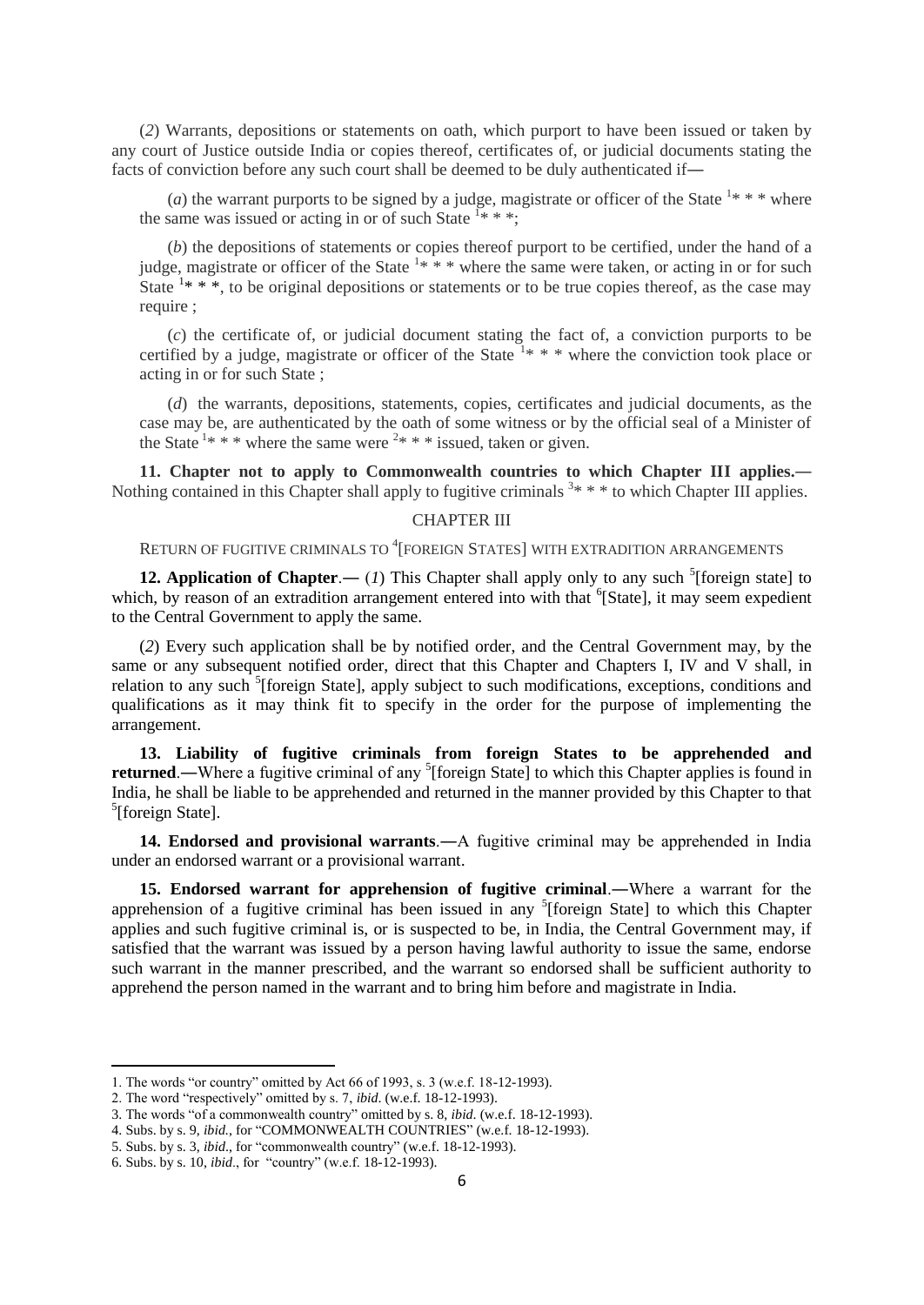**16. Provisional warrant for apprehension of fugitive criminal.—(***1***) Any magistrate may issue** a provisional warrant for the apprehension of a fugitive criminal from any <sup>1</sup>[foreign State] to which this Chapter applies who is, or is suspected to be, in or on his way to India, on such information and under such circumstances as would, in his opinion, justify the issue of a warrant, if the offence of which the fugitive criminal is accused or has been convicted had been committed within his jurisdiction and such warrant may be executed accordingly.

(*2*) A magistrate issuing a provisional warrant shall forthwith send a report of the issue of the warrant together with the information or a certified copy thereof to the Central Government, and the Central Government may, if it thinks fit, discharge the person apprehended under such warrant.

(*3*) A fugitive criminal apprehended on a provisional warrant may, from time to time, be remanded for such reasonable time, not exceeding seven days at any one time, as under the circumstances seems requisite for the production of an endorsed warrant.

**17. Dealing with fugitive criminal when apprehended.**—( $I$ ) If the magistrate, before whom a person apprehended under this Chapter is brought, is satisfied on inquiry that the endorsed warrant for the apprehension of the fugitive criminal is duly authenticated and that the offence of which the person is accused or has been convicted is an extradition offence, the magistrate shall commit the fugitive criminal to prison to await his return and shall forthwith send to the Central Government a certificate of the committal.

(*2*) If on such inquiry the magistrate is of opinion that the endorsed warrant is not duly authenticated or that the offence of which such person is accused or has been convicted is not an extradition offence, the magistrate may, pending the receipt of the orders of the Central Government, detain such person in custody or release him on bail.

(*3*) The magistrate shall report the result of his inquiry to the Central Government and shall forward together with such report any written statement which the fugitive criminal may desire to submit for the consideration of that Government.

18. Return of fugitive criminal by warrant.—The Central Government may, at any time after a fugitive criminal has been committed to prison under this Chapter, issue a warrant for the custody and removal to the <sup>1</sup>[foreign State] concerned of the fugitive criminal and for his delivery at a place and to a person to be named in the warrant.

#### CHAPTER IV

#### SURRENDER OR RETURN OF ACCUSED OR CONVICTED PERSONS FROM FOREIGN STATES<sup>2</sup>\*\*\*

**19. Mode of requisition or form of warrant for the surrender or return to India of accused or convicted person who is in a foreign State**  $3* * *$ **.—(1) A requisition for the surrender of a person** accused or convicted of an extradition offence committed in India and who is or is suspected to be, in any foreign State  $4* * *$  to which Chapter III does not apply, may be made by the Central Government**―**

(*a*) to a diplomatic representative of that State  $5**$  \* at Delhi; or

(b) to the Government of that State  $5* * *$  through the diplomatic representative of India in that State  $5***$ ;

and if neither of these modes is convenient, the requisition shall be made in such other mode as is settled by arrangement made by the Government of India with that State  $5***$ .

<sup>1.</sup> Subs. by Act 66 of 1993, s. 3, for "commonwealth country" (w.e.f. 18-12-1993).

<sup>2.</sup> The words "OR COMMONWEALTH COUNTRIES" omitted by s. 11, *ibid*. (w.e.f. 18-12-1993).

<sup>3.</sup> The words "or commonwealth country" omitted by s. 3, *ibid*. (w.e.f. 18-12-1993).

<sup>4.</sup> The words "or a commonwealth country" omitted by s. 3, *ibid*. (w.e.f. 18-12-1993).

<sup>5.</sup> The words "or country" omitted by s. 3, *ibid*. (w.e.f.18-12-1993).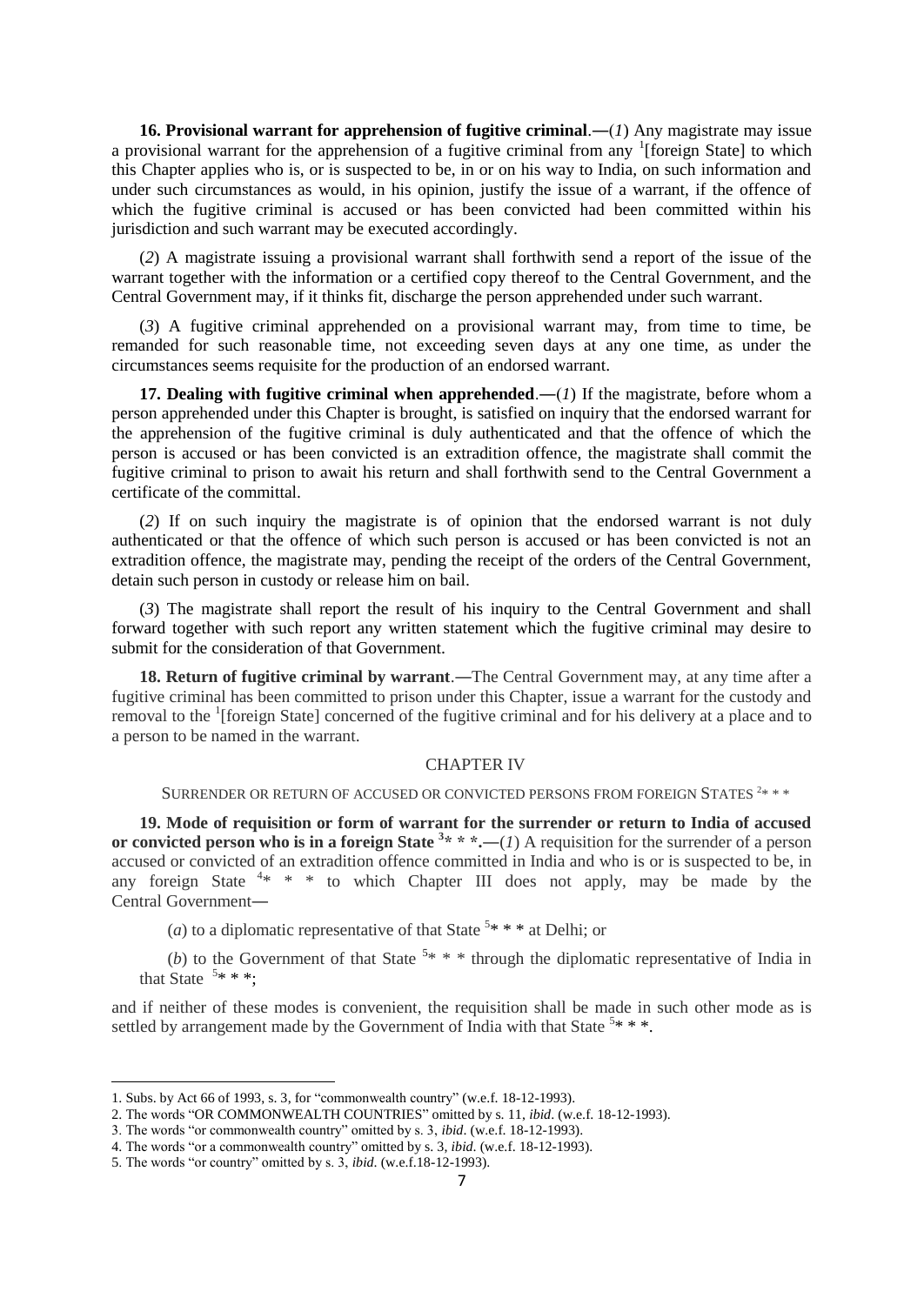(*2*) A warrant issued by a magistrate in India for the apprehension of any person who is, or is suspected to be, in any <sup>1</sup>[foreign State] to which Chapter III applies shall be in such form as may be prescribed.

**20. Conveyance of accused or convicted person surrendered or returned**.―Any person accused or convicted of an extradition offence who is surrendered or returned by a foreign State  $2***$ may, under the warrant of arrest for his surrender or return issued in such State or country, be brought into India and delivered to the proper authority to be dealt with according to law.

<sup>3</sup>[21. Accused or convicted person surrendered or returned by foreign State not to be tried **for certain offences**.―Whenever any person accused or convicted of an offence, which, if committed in India would be an extradition offence, is surrendered or returned by a foreign State, such person shall not, until he has been restored or has had an opportunity of returning to that State, be tried in India for an offence other than―

(*a*) the extradition offence in relation to which he was surrendered or returned; or

(*b*) any lesser offence disclosed by the facts proved for the purposes of securing his surrender or return other than an offence in relation to which an order for his surrender or return could not be lawfully made; or

(*c*) the offence in respect of which the foreign State has given its consent.]

#### CHAPTER V

#### **MISCELLANEOUS**

**22. Liability of fugitive criminals to be arrested and surrendered or returned**.―Every fugitive criminal of a foreign State  $2* * *$  shall, subject to the provisions of this Act, be liable to be arrested and surrendered or returned, whether the offence in respect of which the surrender or return is sought was committed before or after the commencement of this Act, and whether or not a court in India has jurisdiction to try that offence.

**23. Jurisdiction as to offences committed at sea or in air**.―Where the offence in respect of which the surrender or return of a fugitive criminal is sought was committed on board any vessel on the high seas or any aircraft while in the air outside India or the Indian territorial waters which comes into any port or aerodrome of India, the Central Government and any magistrate having jurisdiction in such port or aerodrome may exercise the powers conferred by this Act.

**24. Discharge of person apprehended if not surrendered or returned within two months**.― if a fugitive criminal who, in pursuance of this Act, has been committed to prison to await his surrender or return to any foreign State  $4* * *$  is not conveyed out of India within two months after such committal, the High Court, upon application made to it by or on behalf of the fugitive criminal and upon proof that reasonable notice of the intention to make such application has been given to the Central Government, may order such prisoner to be discharged unless sufficient cause is shown to the contrary.

**25. Release of persons arrested on bail**.―In the case of a person who is a fugitive criminal arrested or detained under this Act, the provisions of <sup>5</sup>[the Code of Criminal Procedure, 1973 (2 of 1974)] relating to bail shall apply in the same manner as they would apply if such person were accused of committing in India the offence of which he is accused or has been convicted, and in relation to such bail, the magistrate before whom the fugitive criminal is brought shall have, as far as may be, the same powers and jurisdiction as a court of session under that Code.

<sup>1.</sup> Subs. by Act 66 of 1993, s. 3, for "commonwealth country" (w.e.f. 18-12-1993).

<sup>2.</sup> The words "or commonwealth country" omitted by s. 3, *ibid*. (w.e.f. 18-12-1993).

<sup>3.</sup> Subs. by s. 12, *ibid*., for section 21 (w.e.f. 18-12-1993).

<sup>4.</sup> The words "or country" omitted by s. 3, *ibid*. (w.e.f. 18-12-1993).

<sup>5.</sup> Subs. by s. 13, *ibid.,* for "the Code of Criminal Procedure, 1898 (5 of 1898)" (w.e.f. 18-12-1993).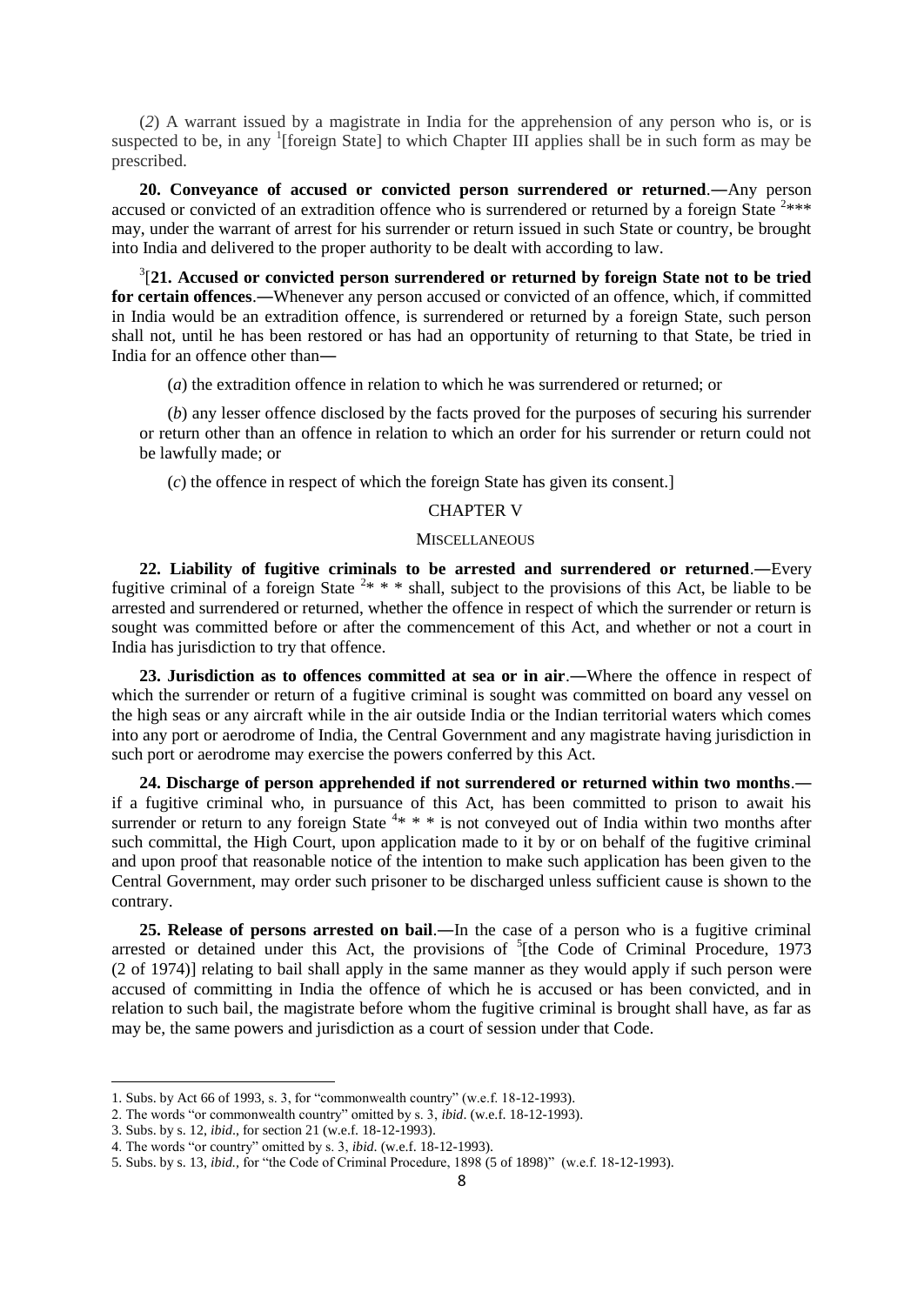**26. Abetment of extradition offences**.―A fugitive criminal who is accused or convicted of abetting <sup>1</sup>[, conspiring, attempting to commit, inciting or participating as an accomplice in the commission of] any extradition offence shall be deemed for the purposes of this Act to be accused or convicted of having committed such offence and shall be liable to be arrested and surrendered accordingly.

**27. Lawfulness of, and re-taking on escape from, custody under warrants**.―It shall be lawful for any person to whom a warrant is directed for the apprehension of a fugitive criminal to hold in custody and convey the person mentioned in the warrant to the place named in the warrant, and if such person escapes out of any custody to which he may be delivered in pursuance of such warrant, he may be re-taken as a person accused of an offence against the law of India may be re-taken upon an escape.

**28. Property found on fugitive criminal**.―Everything found in the possession of a fugitive criminal at the time of his arrest which may be material as evidence in proving the extradition offence may be delivered up with the fugitive criminal on his surrender or return, subject to the rights, if any, of third parties with respect thereto.

**29. Power of Central Government to discharge any fugitive criminal**.― If it appears to the Central Government that by reason of the trivial nature of the case or by reason of the application for the surrender or return of a fugitive criminal not being made in good faith or in the interests of justice or for political reasons or otherwise, it is unjust or inexpedient to surrender or return the fugitive criminal, it may, by order, at any time stay any proceedings under this Act and direct any warrant issued or endorsed under this Act to be cancelled and the person for whose arrest the warrant has been issued or endorsed to be discharged.

**30. Simultaneous requisitions**.―If requisitions for the surrender of a fugitive criminal are received from more than one foreign State  $2**$ , the Central Government may, having regard to the circumstances of the case, surrender the fugitive criminal to such State or country as that Government thinks fit.

**31. Restrictions on surrender.**  $-\binom{3}{I}$  A fugitive criminal shall not be surrendered or returned to a foreign State<sup>4\*\*\*</sup>.-

(*a*) if the offence in respect of which his surrender is sought is of a political character or if he proves to the satisfaction of the magistrate or court before whom he may be produced or of the Central Government that the requisition or warrant for his surrender has, in fact, been made with a view to try or punish him for an offence of a political character;

(*b*) if prosecution for the offence in respect of which his surrender is sought is according to the law of that State  $5***$  barred by time;

 $<sup>6</sup>$ [(*c*) unless provision is made by that law of the foreign State or in the extradition treaty with</sup> the foreign State that the fugitive criminal shall not be determined or tried in that State for an offence other than—

(*i*) the extradition offence in relation to which he is to be surrendered or returned;

(*ii*) any lesser offence disclosed by the facts proved for the purposes of securing his surrender or return other than an offence in relation to which an order for his surrender or return could not be lawfully made; or

(*iii*) the offence in respect of which the Central Government has given its consent;]

<sup>1.</sup> Ins. by Act 66 of 1993, s. 14 (w.e.f 18-12-1993).

<sup>2.</sup> The words "or commonwealth country or from any foreign State and any commonwealth country" omitted by s. 15, *ibid*. (w.e.f 18-12-1993).

<sup>3.</sup> Section 31 re-numbered as sub-section (*1*) of that section by s. 16, *ibid*. (w.e.f. 18-12-1993).

<sup>4.</sup> The words "or commonwealth country" omitted by s. 3, *ibid*. (w.e.f.18-12-1993).

<sup>5.</sup> The words "or country" omitted by s. 3, *ibid*. (w.e.f. 18-12-1993).

<sup>6.</sup> Subs. by s. 16, *ibid*., for clause (*c*) (w.e.f. 18-12-1993).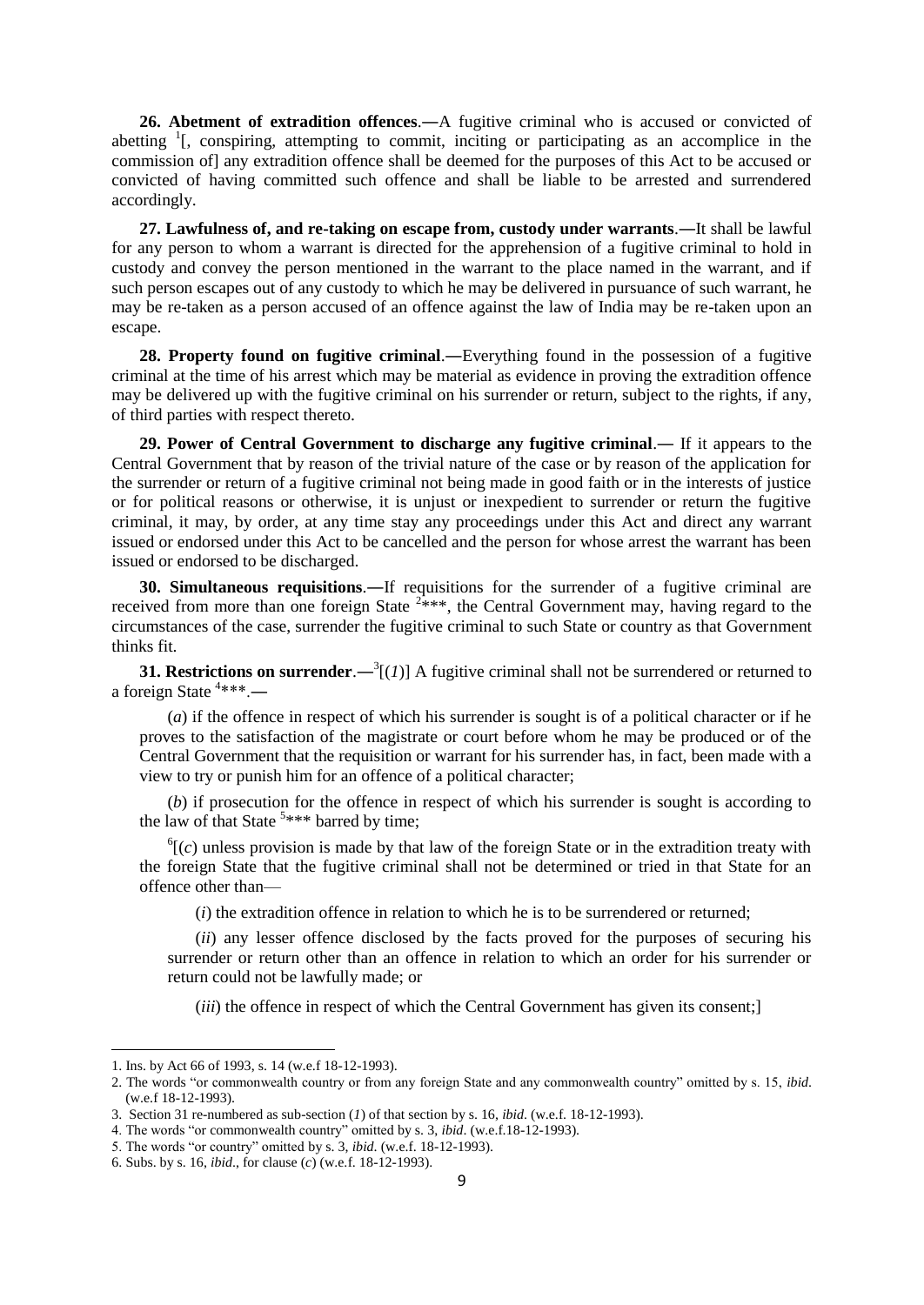(*d*) if he has been accused of some offence in India, not being the offence for which his surrender or return is sought, or is undergoing sentence under any conviction in India until after he has been discharged, whether by acquittal or on expiration of his sentence or otherwise;

(*e*) until after the expiration of fifteen days from the date of his being committed to prison by the magistrate.

 $1$ <sup>1</sup>[(2) For the purposes of sub-section (*1*), the offence specified in the Schedule shall not be regarded as offences of a political character.

(*3*) The Central Government having regard to the extradition treaty made by India with any foreign State may, by notified order, add or omit any offence from the list given in the Schedule.]

**32. Sections 29 and 31 to apply without any modification thereof**.― Notwithstanding anything to the contrary contained in section 3 or section 12, the provisions of sections 29 and 31 shall apply without any modification to every foreign State  $2***$ .

**33. Act not to affect the Foreigners Act, 1946**.―Nothing in this Act shall affect the provisions of the Foreigners Act, 1946 (31 of 1946), or any order made thereunder.

3 [**34. Extra territorial jurisdiction**.―An extradition offence committed by any person in a foreign State shall be deemed to have been committed in India and such person shall be liable to be prosecuted in India for such offence.

**34A. Prosecution on refusal to extradition**.― Where the Central Government is of the opinion that a fugitive criminal cannot be surrendered or returned pursuant to a request for extradition from a foreign State, it may, as it thinks fit, take steps to prosecute such fugitive criminal in India.

**34B. Provisional arrest**.―(*1*) On receipt of an urgent request from a foreign State for the immediate arrest of a fugitive criminal, the Central Government may request the Magistrate having competent jurisdiction to issue a provisional warrant for the arrest of such fugitive criminal.

(*2*) A fugitive criminal arrested under sub-section (*1*) shall be discharged upon the expiration of sixty days from the date of his arrest if no request for his surrender or return is received within the said period.

**34C. Provision of life imprisonment for death penalty**.―Notwithstanding anything contained in any other law for the time being in force, where a fugitive criminal, who has committed an extradition offence punishable with death in India, is surrendered or returned by a foreign State on the request of the Central Government and the laws of that foreign State do not provide for a death penalty for such an offence, such fugitive criminal shall be liable for punishment of imprisonment for life only for that offence.]

**35. Notified orders and notifications to be laid before Parliament**.―Every notified order made or notification issued under this Act shall, as soon as may be after it is made or issued, be laid before each House of Parliament.

**36. Power to make rules**.―(*1*) The central Government may, by notification in the Official Gazette, make rules to carry out the purposes of this Act.

(*2*) In particular, and without prejudice to the generality of the foregoing power, such rules may provide for all or any of the following matters, namely:―

(*a*) the form in which a requisition for the surrender of a fugitive criminal may be made;

(b) the form in which a warrant for the apprehension of any person in a <sup>4</sup>[foreign State] to which Chapter III applies may be made;

 $\overline{a}$ 

<sup>1.</sup> Ins. by Act 66 of 1993, s. 16 (w.e.f. 18-12-1993).

<sup>2.</sup> The words "or commonwealth country" omitted by s. 3, *ibid*. (w.e.f. 18-12-1993).

<sup>3.</sup> Subs. by s. 17, *ibid*., for section 34 (w.e.f. 18-12-1993).

<sup>4.</sup> Subs. by s. 3, *ibid*., for "commonwealth country" (w.e.f. 18-12-1993).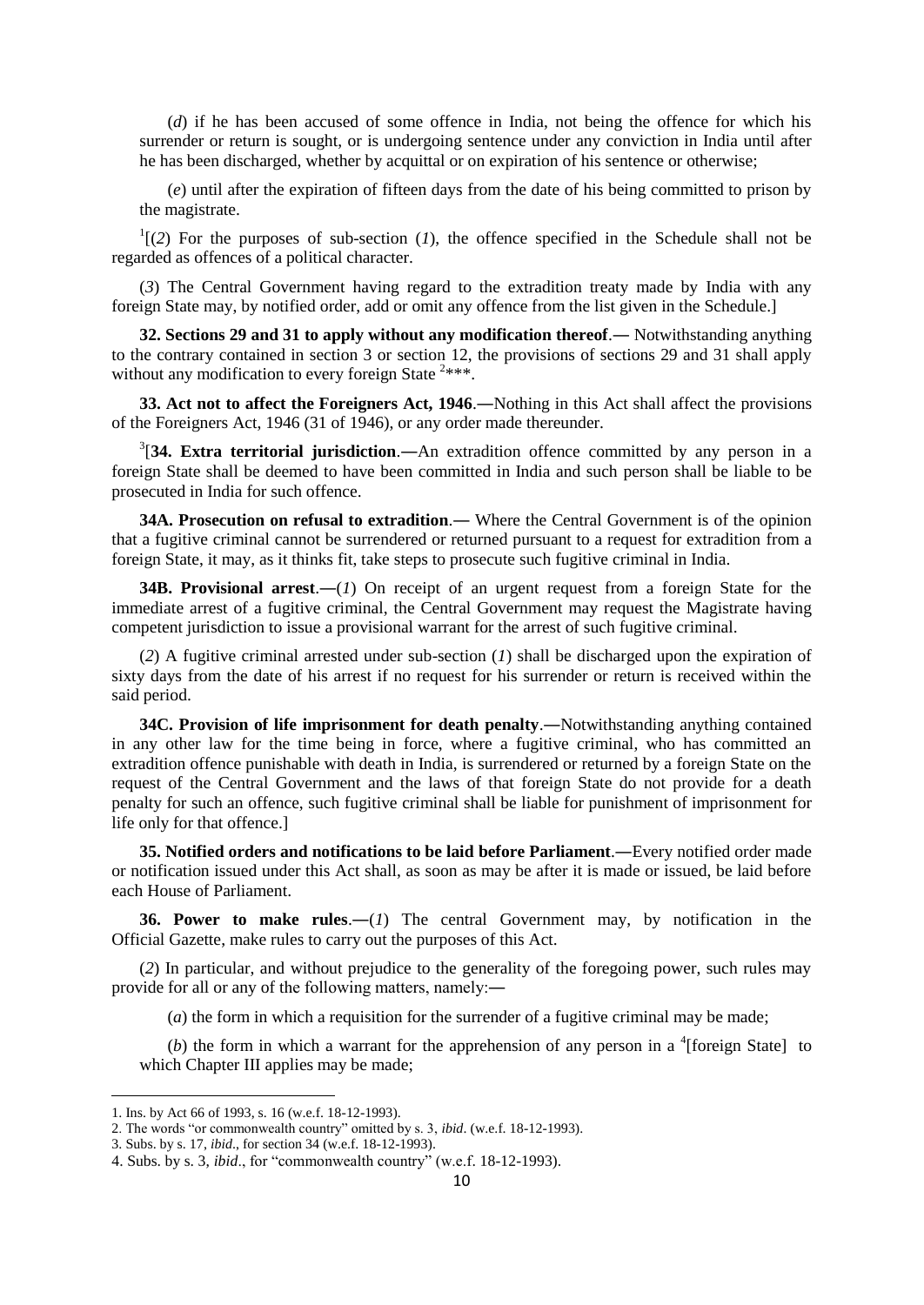(*c*) the manner in which any warrant may be endorsed or authenticated under this Act;

(*d*) the removal of fugitive criminals accused or in custody under this Act and their control and maintenance until such time as they are handed over to the persons named in the warrant as entitled to receive them;

(*e*) the seizure and disposition of any property which is the subject of, or required for proof of, any alleged offence to which this Act applies;

(*f*) the form and manner in which or the channel through which a magistrate may be required to make his report to the Central Government under this Act;

(*g*) any other matter which has to be, or may be, prescribed.

(*3*) Every rule made under this section shall be laid as soon as may be after it is made before each House of Parliament while it is in session for a total period of thirty days which may be comprised in one session or  $\frac{1}{1}$  in two or more successive sessions, and if, before the expiry of the session immediately following the session or the successive session aforesaid], both Houses agree in making any modification in the rule or both Houses agree that the rule should not made, the rule shall thereafter have effect only in such modified form or be of no effect, as the case may be; so however that any such modification or annulment shall be without prejudice to the validity of anything previously done under that rule.

**37. Repeals and savings**.―(*1*) The Indian Extradition Act, 1903 (15 of 1903), and any law corresponding thereto in force at the commencement of this Act in the territories which, immediately before the 1st day of November, 1956, were comprised in Part B States and the North East Frontier Agency and Tuensang District (Extradition) Regulation, 1961 (3 of 1961), are hereby repealed.

(*2*) The Extradition Acts, 1870 to 1932 (33 and 34 Vict. c. 52; 36 and 37 Vict. c. 60; 6 Edw. 7, c. 15; 22 and 23 Geo. 5, c. 39, 44 and 45 Vict. c. 69) and the Fugitive Offenders Act, 1881, in so far as they apply to and operate as part of the law of India, are hereby repealed.

<sup>1.</sup> Subs. by Act 4 of 1986, s. 2 and the Schedule, for certain words (w.e.f 15-5-1986).